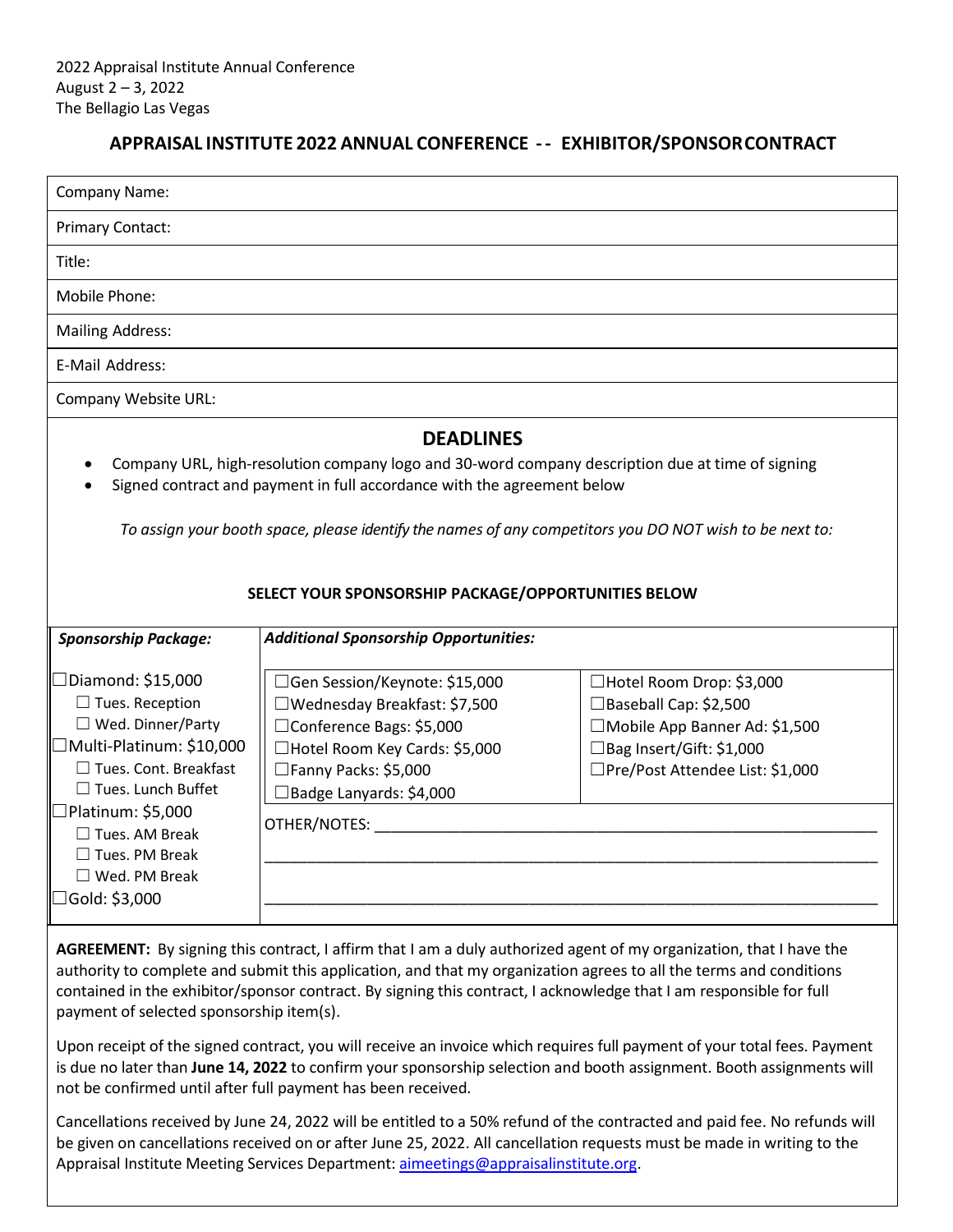## **TERMS & CONDITIONS:**

- 1. **General Event Information.** The event detailed on the front of this contract ("Event") is being organized by the Appraisal Institute. The Event is conditioned upon the facility in which the Event is scheduled to be held ("Facility") making available the space during the times listed below. The Appraisal Institute makes no representations or warranties regarding the number of persons who will attend the Event. You, the sponsor (hereinafter "Sponsor") agree to abide by the terms and conditions herein.
- 2. **Application and Eligibility.** The Appraisal Institute reserves the absolute right to decline any application for any reason, if, in the Appraisal Institute's sole judgment, the products or services to be shown or demonstrated are not applicable to the real estate business, are inconsistent with the stated purposes of the Event or the Appraisal Institute and the interests and welfare of its members, or are unreasonably duplicative of services or products offered by or available from the Appraisal Institute. The Appraisal Institute further reserves the right in its sole discretion, to limit the types of companies and products represented at its Event, and accept or reject applications as it deems appropriate. The Appraisal Institute reserves the right to revoke sponsorship with no refund if the Sponsor is in violation of these terms and conditions. Acceptance of sponsorship does not constitute an endorsement of Sponsor's products and/or services.
- 3. **Assignment of Booth Space.** The Appraisal Institute reserves the right to make and/or change all booth space assignments at any time as it deems appropriate.
- 4. **Staffing of Booth.** Sponsor must have staff present at its booth during all open exhibit hours.
- 5. **Booth Furnishings.** Appraisal Institute will provide a uniform style 10' x 10' booth. Display materials must not project so as to obstruct the view of any adjacent booths. Sponsor also agrees to comply with the requirements of the Americans with Disabilities Act and its regulations in all displays and booths.
- 6. **Event Hours.** Event hours will be established by the Appraisal Institute and the Appraisal Institute reserves the right to make changes to this schedule.
- 7. **Cancellation of Event.** The Appraisal Institute's performance is subject to strikes; labor disputes; acts, regulations or orders of governmental authorities; civil disorder; terrorism, disasters; acts of war; acts of God; fires, flood; any delay due to repairs of the Facility where the Event is to take place; or any other emergency beyond the Appraisal Institute's reasonable control making it impossible, illegal, or commercially impractical to perform its obligations under this Contract. Such non-performance is excused and the Appraisal Institute may terminate this Contract without further liability of any nature, upon return of Sponsor's fees and deposit. Sponsor further understands that the Appraisal Institute may in its sole discretion cancel the Event for reasons other than those stated above, in which case Sponsor's sole remedy is a refund of any fees paid to the Appraisal Institute. In no event shall the Appraisal Institute be liable for lost profits, consequential, indirect, special, incidental, punitive, or exemplary damages of any nature for any reasons whatsoever.
- 8. **Display Materials.** Nothing shall be posted on, or tacked, nailed, screwed, or otherwise attached to the columns, walls, floors, or other parts of the Facility building or furniture without permission from Facility. Packing, unpacking, and assembly of materials shall be done only in designated areas and in conformity with directions of the Event manager, the Facility manager or their assistants. Anything necessary or proper for the protection of the Facility building, equipment, or furniture will be at the expense of the Sponsor. Sponsors will be responsible for any damage to persons or property caused by its displays or materials. Sponsors agree to abide by all policies and procedures set forth by the Facility. Anything left by Sponsor after the Event will be removed and destroyed by the Appraisal Institute. Sponsor may distribute only Sponsor's materials. No co-branding is allowed.
- 9. **Use of Booth.** The Appraisal Institute reserves the right to restrict or prohibit any contest, promotion, lottery, or give-away that causes blocking or disturbance to other sponsors or patrons or that could be considered illegal under the State laws where the Event is held. No Sponsor shall assign, sublet, or share space allotted without prior written approval of the Appraisal Institute. All of the following practices are expressly prohibited: promotion of products and services other than those manufactured or regularly distributed by the Sponsor; excessive noise that interferes with other sponsors or attendees; storage or use of flammable or explosive materials or any substance prohibited by local laws or insurance carriers; use of materials with strong odors; solicitation of business by anyone other than representative of Sponsor; and promotion of any activities that draw Event attendees or corporate delegates away from the Event during show hours. The Sponsor agrees not to utilize any displays which the Appraisal Institute determines, in its absolute discretion, would endanger the person or property of the attendees or of the sponsors, are in bad taste, are liable to discredit or subject the Appraisal Institute to criticism or legal liability, are inconsistent with the stated purposes of the Event or the Appraisal Institute and the interest and welfare of its members, violate the rights of the Appraisal Institute or any third party, or violate any other provision of this Contract. Sponsor represents and warrants that its displays and materials shall contain nothing illegal, slanderous or obscene. Appraisal Institute reserves the right to review display materials at any time. In the event the Appraisal Institute determines at any time that any display material may/or does violate this paragraph and the Sponsor is unable or unwilling to cure or correct such violation, Appraisal Institute may terminate this Contract immediately and may remove or cause the display materials to be removed at Sponsor's expense and Sponsor hereby waives any claim for refund of payment, return of the display materials or damages arising out of such termination and/or display materials removal.
- 10. **Insurance.** Sponsor will maintain sufficient insurance during the Event. Sponsors are required to carry insurance to cover their property against damage and loss and liability insurance for claims of injury to the person and property of others. Sponsor shall obtain and keep in force during the use of the Facilities, policies of Comprehensive General Liability Insurance and Contractual Liability Insurance, insuring and specifically referring to the Contractual liability set forth in this Contract in an amount not less than \$2,000,000 Combined Single Limit for personal injury and property damage. The Appraisal Institute, its directors, officers, employees and representatives, and the Facility, its owners, directors, officers, employees and representatives, shall be included in such policies as additional named insureds. Sponsor shall provide evidence of insurance upon request. In addition, Sponsor acknowledges that neither the Appraisal Institute nor the Facility maintain insurance covering Sponsor's property and that it is the sole responsibility of Sponsor to obtain insurance insuring any losses by Sponsor.